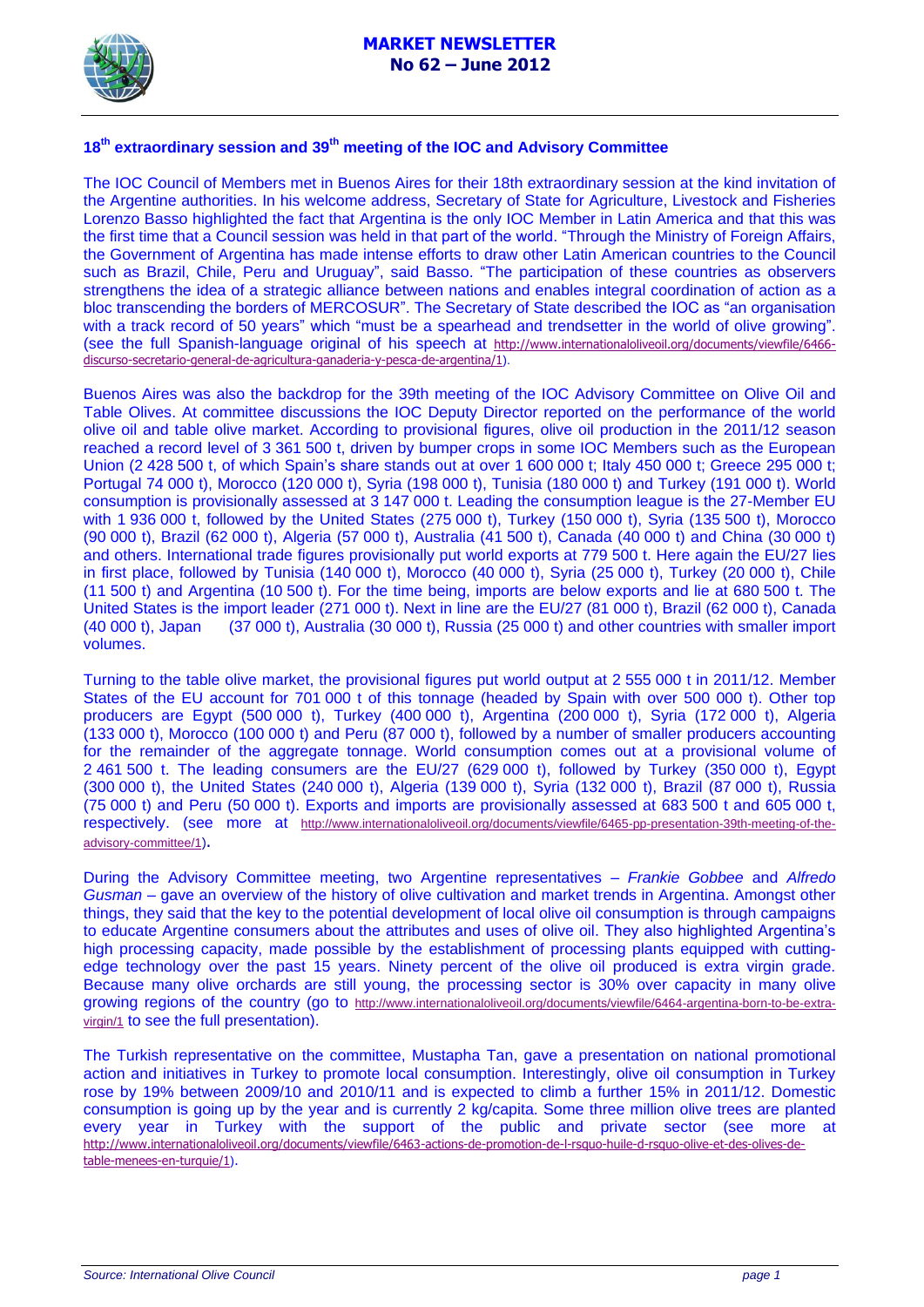

Speakers from two observers – Chile and Uruguay – gave presentations on olive cultivation in their home countries. Arturo Leiva Dimter*,* the President of the Chilean association *ChileOliva* explained that olives are grown on 22 000 ha under superintensive mechanised cultivation. Chile produces 18 000 t of olive oil, 97% of which is extra virgin, and consumes 8 000 t. Daniel Davidovics, the President of the Uruguayan association *Asolur* told the audience that Uruguay has 10 000 ha of olives. Lying at 500 t, production is still very much in its early stages. Crop acreage is forecast to be 15 000 ha by 2020 and the outlook is for exports to reach 10 000 t. Uruguay officially applied to become an IOC Member during the session.

### **WORLD MARKET FOR OLIVE OIL AND TABLE OLIVES**

#### 1. **OLIVE OIL: 2011/12**

Among the eight countries listed below, imports of olive oil and olive pomace oil increased in the first seven months of 2011/12 (October–April) in China (+24%), Russia (+10%), Japan (+10%), Brazil (+6%) and the United States (+2%). Conversely, they went down in the cases of Canada (-13%) and Australia (-1%). At the time of writing, the April figures for the European Union were not yet available, but when compared with the data for the first six months of 2010/11, the October 2011–March 2012 figures show a decrease in extra-EU/27 imports (-12%), which comes as no surprise given the volume of EU production this season, as well as in intra-EU/27 imports (-3%).

|      | Olive oil imports (including olive-pomace oils) (t) |            |            |             |             |             |             |            |            |             |             |          |          |          |          |
|------|-----------------------------------------------------|------------|------------|-------------|-------------|-------------|-------------|------------|------------|-------------|-------------|----------|----------|----------|----------|
| No I | Importing                                           | October 10 | October 11 | November 10 | November 11 | December 10 | December 11 | January 11 | January 12 | February 11 | February 12 | March 11 | March 12 | April 11 | April 12 |
|      | country                                             |            |            |             |             |             |             |            |            |             |             |          |          |          |          |
|      | Australia                                           | 2492.8     | 2571.2     | 3522.0      | 3027.0      | 3505.0      | 1580.0      | 1887.0     | 3060.0     | 1723.0      | 2289.0      | 2523.0   | 3491.0   | 2679.0   | 2082.0   |
|      | <b>Brazil</b>                                       | 6852.5     | 5247.0     | 6461.1      | 8866.7      | 6002.8      | 6004.8      | 5280.8     | 6414.7     | 6343.5      | 6453.8      | 5559.1   | 5615.9   | 4200.5   | 4583.7   |
|      | Canada                                              | 3511.0     | 2903.0     | 3520.0      | 4080.0      | 3704.0      | 2980.0      | 4402.0     | 2471.0     | 3210.0      | 2263.0      | 4469.0   | 4939.0   | 3738.0   | 3453.0   |
|      | China                                               | 1073.1     | 2364.0     | 2657.5      | 2901.2      | 4439.8      | 5638.7      | 4125.6     | 3897.1     | 1233.4      | 2063.1      | 2332.7   | 2524.6   | 1714.6   | 2472.9   |
|      | Japan                                               | 2911.0     | 3085.0     | 2651.0      | 3064.0      | 3181.0      | 3392.0      | 3254.0     | 3597.0     | 2785.0      | 3519.0      | 3206.0   | 2670.0   | 3087.0   | 3897.0   |
| 6    | <b>Russia</b>                                       | 2354.0     | 2511.0     | 2151.0      | 3486.0      | 2749.0      | 2854.0      | 1703.0     | 1805.0     | 1972.0      | 1973.2      | 2423.9   | 2895.7   | 2584.6   | 1992.2   |
|      | <b>USA</b>                                          | 25040.5    | 20939.5    | 20490.0     | 29832.0     | 27938.0     | 23574.0     | 19730.0    | 27739.0    | 26376.0     | 17383.0     | 31727.0  | 33277.0  | 21961.0  | 24527.0  |
|      | Extra-EU/27                                         | 4869.0     | 6122.0     | 6586.0      | 4982.0      | 9821.0      | 6250.0      | 6519.3     | 5174.4     | 9943.3      | 9715.7      | 8172.0   | 8034.6   | 10632.1  | nd       |
|      | Intra-EU/27                                         | 82141.7    | 86248.0    | 91566.6     | 87821.0     | 107612.0    | 99466.3     | 92897.2    | 87352.9    | 92365.0     | 91360.0     | 92284.6  | 91017.9  | 84436.6  | nd       |
|      | <b>Total</b>                                        | 131245.6   | 131990.7   | 139605.2    | 148059.9    | 168952.6    | 151739.8    | 139798.9   | 141511.1   | 145951.2    | 137019.8    | 152697.3 | 154465.7 | 135033.4 |          |

## 2. **TABLE OLIVES: 2011/12**

The figures reported in the next table show that table olive imports over the first seven months of the 2011/12 season (October–April) increased solely in Brazil (+26%). All the other countries saw their imports go down: United States (-7%), Russia (-6%), Australia (-2%) and Canada (-1%). At the time of publication, the April data were not available for the EU. Even so, when set against the data for the first six months of 2010/11, the October 2011–March 2012 data point to a decrease in extra-EU/27 imports (-7%) but an increase in intra-EU/27 imports (+2%).

|           | Table Olive Imports (t) |               |           |             |             |             |             |            |            |             |             |          |          |          |          |
|-----------|-------------------------|---------------|-----------|-------------|-------------|-------------|-------------|------------|------------|-------------|-------------|----------|----------|----------|----------|
| <b>N°</b> | Importing               | October<br>10 | October 1 | November 10 | November 11 | December 10 | December 11 | January 11 | January 12 | February 11 | February 12 | March 11 | March 12 | April 11 | April 12 |
|           | country                 |               |           |             |             |             |             |            |            |             |             |          |          |          |          |
|           | Australia               | 934.0         | 1072.0    | 1649.0      | 1734.0      | 2222.0      | 1613.0      | 1347.0     | 1510.0     | 1787.0      | 1515.0      | 1489.0   | 1768.0   | 1221.0   | 1239.0   |
|           | Brazil                  | 9168.4        | 9746.1    | 8854.5      | 12350.8     | 8209.       | 10340.0     | 6227.5     | 7069.0     | 5001.2      | 5538.3      | 5455.6   | 7868.    | 5144.3   | 7641.4   |
|           | Canada                  | 2346.0        | 2953.7    | 2401.4      | 2577.0      | 2023.9      | 2024.3      | 2165.0     | 1743.0     | 2029.0      | 2018.0      | 2610.0   | 2269.0   | 2180.0   | 2071.0   |
|           | <b>Russia</b>           | 6955.0        | 7707.0    | 9345.0      | 9949.0      | 9763.0      | 7889.0      | 4867.9     | 3001.9     | 4778.9      | 5430.6      | 5521.4   | 5501.0   | 5483.9   | nd       |
|           | <b>USA</b>              | 10327.0       | 10492.0   | 12400.0     | 10928.0     | 13064.0     | 9927.0      | 10736.0    | 10015.0    | 9654.0      | 8512.0      | 11384.0  | 11674.0  | 2228.0   | 12373.0  |
| 6         | Extra-EU/27             | 9375.1        | 9143.8    | 10030.9     | 8542.8      | 8674.8      | 8239.6      | 7412.0     | 8224.3     | 8843.7      | 8302.9      | 12280.3  | 10286.7  | 10433.9  | nd       |
|           | Intra-EU/27             | 27096.4       | 25305.2   | 27003.6     | 27040.0     | 24003.5     | 22965.3     | 21276.9    | 33919.0    | 24855.8     | 21056.2     | 26687.5  | 24163.2  | 26981.0  | nd       |
|           | Total                   | 66201.9       | 66419.8   | 71684.4     | 73121.6     | 67960.3     | 62998.2     | 54032.3    | 65482.2    | 56949.6     | 52373.0     | 65427.8  | 63530.6  | 63672.1  |          |

#### **CHANGES IN PRODUCER PRICES**

Graphs 1 and 3 track the weekly movements in the prices paid to producers for extra virgin olive oil and refined olive oil in the top EU producing countries. The monthly price movements for the same two grades of oil and refined olive pomace oil are given in Graphs 2, 4 and 5.

 Extra virgin olive oil: Compared with the same period the year before, prices have dropped by 10% in Spain (€1.76/kg), 11% in Greece (€1.84/kg) and 37% in Italy (€2.38/kg) (see Graph 1). In recent months, prices have remained virtually steady in all three countries but still remain at their lowest since October 2009.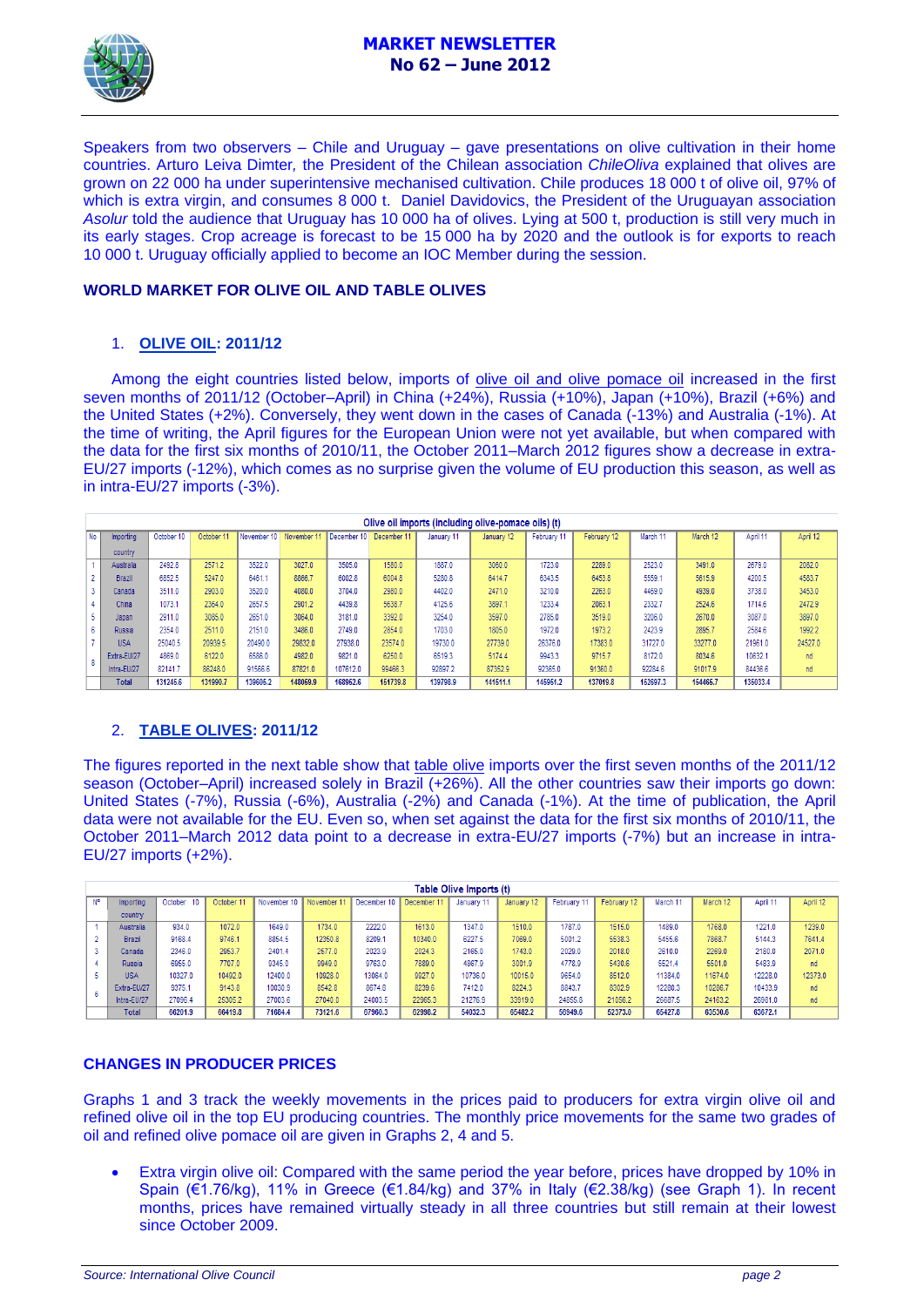



Graph 1



Graph 2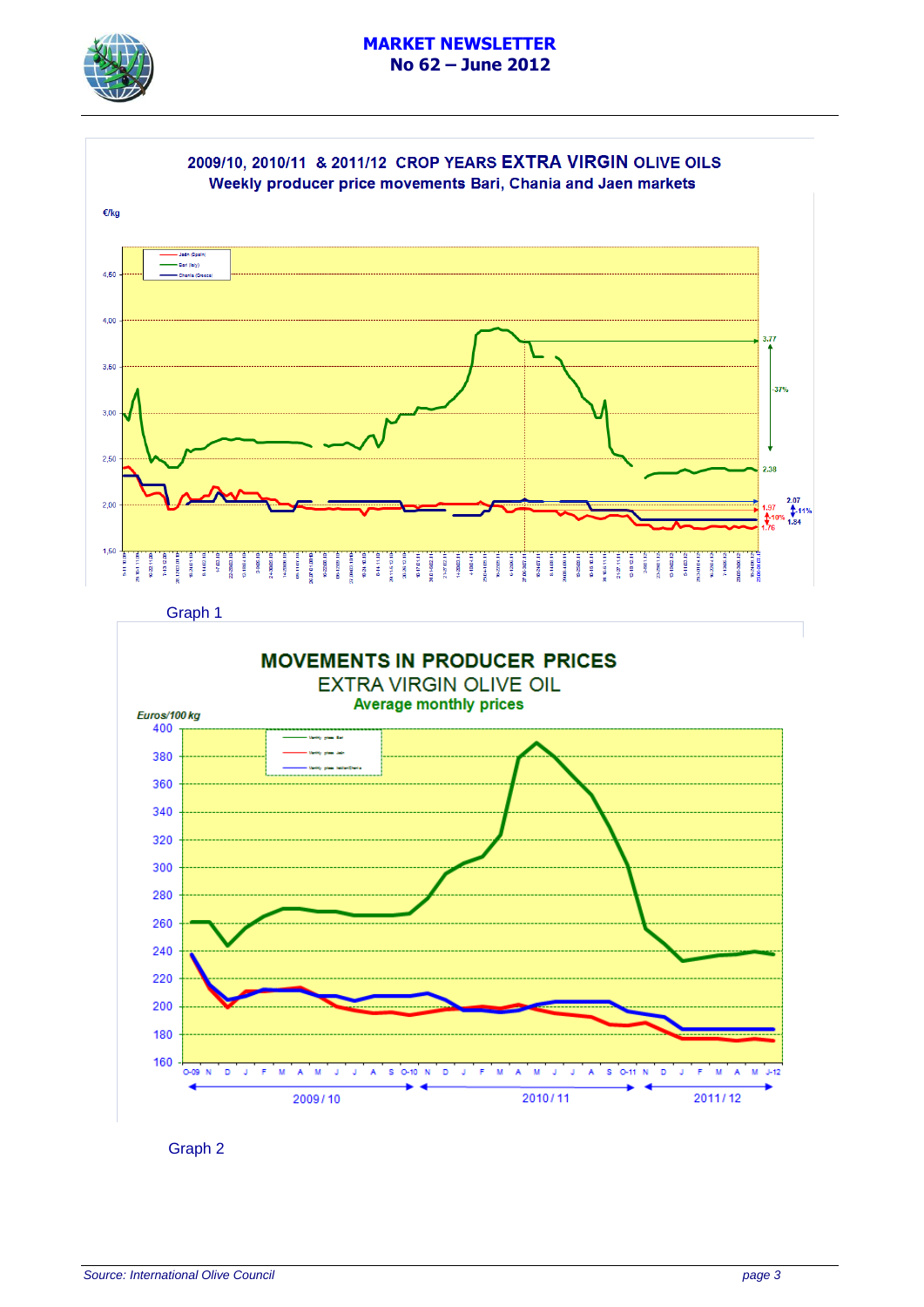## **MARKET NEWSLETTER No 62 – June 2012**



Refined olive oil: Over the last 12 months, refined olive oil prices have dropped by 1% (€1.69/kg) in Spain and 3% (€1.78/kg) in Italy (Graph 3). These prices are at their lowest levels of the last three crop years. No price data are available for Greece. The gap between the price of refined olive oil and extra virgin olive oil is currently around €0.07/kg in Spain and €0.60/kg in Italy.



Graph 3



Graph 4